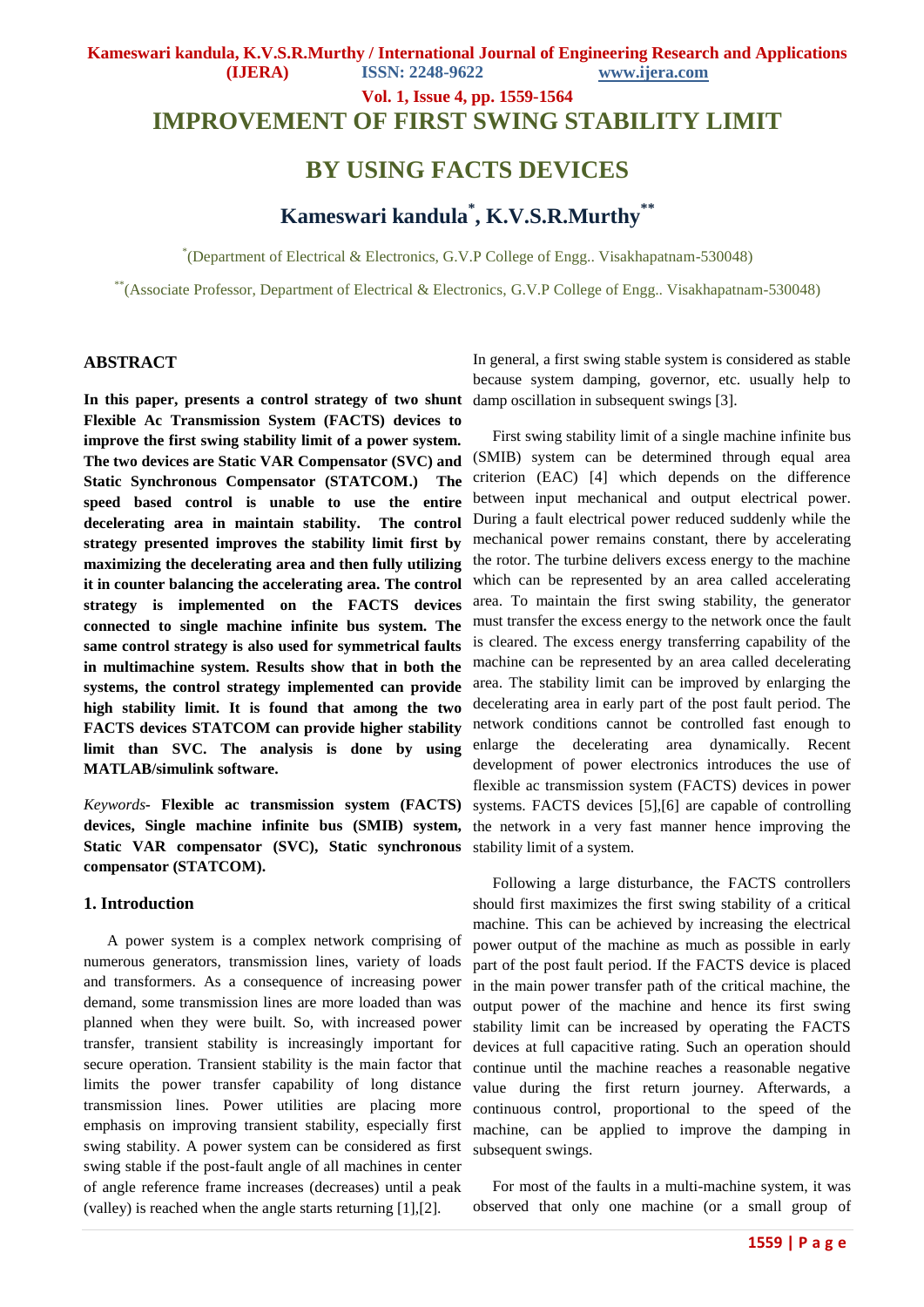#### **Vol. 1, Issue 4, pp. 1559-1564**

machines) becomes severely disturbed and is called critical machine (or critical group). The critical machine (or critical group) is usually responsible to initiate instability for an unstable situation. In this paper the first swing stability limit of only the critical machine (or critical group) is improved with the help of FACTS devices.

# **2. Improvement of First Swing Stability Limit by Using Shunt FACTS Devices**

 Consider a lossless SMIB with shunt FACTS devices as shown in Fig 1(a). the equivalent circuit of the system is shown in Fig1(b) where  $E<sup>I</sup>$  and V represents the machine internal bus voltage and infinite bus voltage respectively. $X_1$ is the reactance between bus m and machine internal bus and  $X_2$  is the reactance between bus m and infinite bus.



Fig.1.A SMIB system with a shunt FACTS device: (a) single line diagram and (b) equivalent circuit

#### 2.1 SVC

`

 The static VAR compensator (SVC) is a shunt device of flexible ac transmission system (FACTS) family using power electronics to control power flow and improve transient stability on power grids. The SVC regulates voltage at its terminals by controlling the amount of reactive power injected into or absorbed from the power system. When system voltage is low, the SVC generates reactive power (SVC capacitive). When the system voltage is high, it absorbs reactive power (SVC inductive).

The equivalent susceptance  $B_{eq}$  is determined by the firing angle  $\alpha$  of the thyristors. i.e., defined as the delay angle is measured from the peak of the capacitor voltage to the firing instant.

$$
B_{eq} = B_l(\alpha) + B_c \qquad - (1)
$$
  
Where  $B_l(\alpha) = -\frac{1}{\omega l} \left( 1 - \frac{2\alpha}{\pi} - \frac{\sin 2\alpha}{\pi} \right) - (2); \quad 0^0 \le \alpha \le 90^0$   
 $B_c = \omega c$ 

If the real power consumed is assumed to zero then:

$$
P_{SVC} = 0 \t - (3)
$$
  

$$
Q_{SVC} = -V^2 B_{SVC} \t - (4)
$$

Where V is the bus voltage

 As the reactive power demand at the bus varies, the susceptance is varied subjected to the limits. However, the reactive power is a function of square of the bus voltage. Hence the reactive power generated decreases as the bus voltage decreases.

 The SVC can both absorb as well as supply reactive power at the bus it is connected to by control of the firing angle of the thyristor elements. By controlling the firing angle  $\alpha$  of the thyristors (i.e., the angle with respect to the zero crossing of the phase voltage), the device is able to control the bus voltage magnitude. Changes in  $\alpha$  results in changes on the currents and hence, the amount of reactive power consumed by the inductor. When  $\alpha = 90^0$ , the inductor is fully activated but is deactivated when  $\alpha=180^\circ$ . The basic control strategy is typically to keep the transmission bus voltage within certain narrow limits defined by a control loop and the firing angle  $\alpha$  (90<sup>0</sup> <  $\alpha$  < 180<sup>0</sup>) limits.



Fig.2: Single Line Diagram of SVC and its Control System Block Diagram

The control system consists of:

 A measurement system: measuring the positivesequence voltage to be controlled. A Fourier-based measurement system using a one-cycle running average is used. A voltage regulator: which uses the voltage error (difference between the measured voltage  $V_m$  and the reference voltage  $V_{ref}$ ) to determine the SVC susceptance B needed to keep the system voltage constant. A distribution unit: which determines the TSCs (and eventually TSRs) that must be switched in and out, and computes the firing angle  $\alpha$  of TCRs. A synchronizing system using a phase-locked loop (PLL) synchronized on the secondary voltages and a pulse generator that send appropriate pulses to the thyristors.

SVC can be modeled by a variable shunt susceptance  $B_{SVC}$ as shown in Fig: $3(a)$ .



Fig.3. A SMIB system with a SVC

For given  $B_{SVC}$ , the transfer reactance  $X_{12}$  can be written as  $X_{12} = X_1 + X_2 - B_{SVC} X_1 X_2$  - (5)

The electrical output power  $P_e$  of the machine in Fig 3(b) is  $P_e=\frac{E^IV}{Y_{12}}$  $\frac{E V}{X_{12}} \sin \delta$  - (6)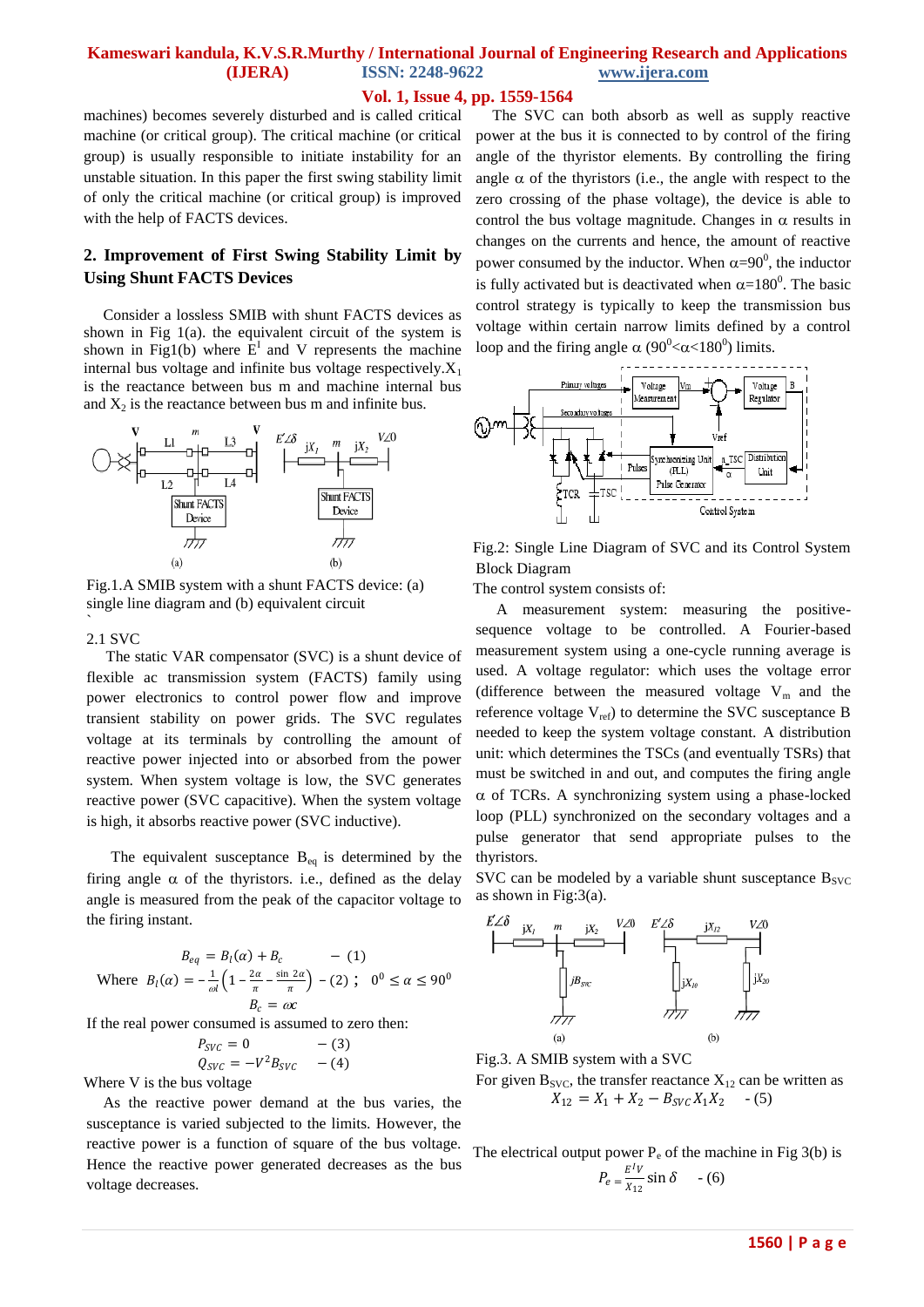#### **Vol. 1, Issue 4, pp. 1559-1564**

#### 2.2 STATCOM

 The power converter employed in the STATCOM can be either a voltage-source converter (VSC) or a current-source converter (CSC). In practice, however, the VSC is preferred because of the bidirectional voltage-blocking capability required by the power semiconductor devices used in CSCs.

 The STATCOM regulates voltage at its terminals by controlling the amount of reactive power injected into or absorbed from the power system. When system voltage is low, the STATCOM generates reactive power (STATCOM capacitive). When the system voltage is high, it absorbs reactive power (STATCOM inductive).

 The variation of reactive power is performed by means of a voltage sources converter (VSC) connected to the secondary of the coupling transformer. The VSC uses forced-commutated power electronic devices (GTOs or IGBTs) to synthesize a voltage  $V_2$  from a DC voltage source.

 The active and reactive power is transfer between a source  $V_1$  and a source  $V_2$ .  $V_1$  represents voltage to be controlled and  $V_2$  is the voltage generated by the VSC

$$
P = \frac{V_1 V_{2 \sin \delta}}{X} \qquad -(7)
$$

$$
Q = \frac{V_1 (V_1 - V_2 \cos \delta)}{X} \qquad -(8)
$$

In steady state operation, the voltage  $V_2$  generated by the VSC is in phase with  $V_1$  ( $\delta=0$ ), so that only reactive power is flowing (P=0). If  $V_2$  is lower than  $V_1$ , Q is flowing from  $V_1$  to  $V_2$  (STATCOM is absorbing reactive power). On the reverse, if  $V_2$  is higher than  $V_1$ , Q is flowing from  $V_2$  to  $V_1$ (STATCOM is generating reactive power). The amount of reactive power is given by

$$
Q = \frac{V_1(V_1 - V_2)}{X} \quad - (9)
$$

 A capacitor connected on the DC side of the VSC acts as a Dc source. In steady state the voltage  $V_2$  has to be phase shifted slightly behind  $V_1$  in order to compensate for transformer and VSC losses and to keep the capacitor charged.



Fig.4: Single Line Diagram of STATCOM & its Control System Block Diagram

The control system consists of: A phase-locked loop (PLL): which synchronizes on the positive sequence component of the three-phase primary voltage  $V_1$ . The output of the PLL (angle  $\theta = \omega t$ ) is used to compute the direct-axis and quadrature-axis components of the ac three-phase voltage and currents (labeled as  $V_d$ ,  $V_q$ ,  $I_d$ ,  $I_q$  on the diagram). Measurement system: measuring the d and q components of AC sequence voltages and currents n to be controlled as well as the DC voltage  $V_{dc}$ . An outer regulation loop consisting of an AC voltage regulator and a DC voltage regulator. The output of the AC voltage regulator is the reference current  $I_{\text{Qref}}$  for the current regulator ( $I_{\text{Q}}$  = current in quadrature with voltage which controls reactive power flow). The output of the DC voltage regulator is the reference current  $I_{\text{dref}}$  for the current regulator ( $I_{\text{d}}$ =current in phase with voltage which controls active power flow). An inner regulation loop consisting of a current regulator. The output of the AC voltage regulator is the reference current  $I_{\text{cref}}$  for the current regulator ( $I_{q}$ =current in quadrature with voltage which controls reactive power flow). The output of the DC voltage regulator is the reference current  $I_{\text{dref}}$  for the current regulator ( $I_d$ =current in phase with voltage which controls real power flow).

A STATCOM can be represented by a shunt current source as shown in Fig :5.





The STATCOM current is always in quadrature with its terminal voltage and can be written as (for capacitive mode of operation)

$$
I_{STAT} = I_{STAT} e^{j(\delta_m - 90^\circ)} - (10)
$$

The voltage magnitude and angle of bus m are given by

$$
V_m = \frac{E^l X_2 \cos(\delta - \delta_m) + V X_1 \cos \delta_m + X_1 X_2 I_{STAT}}{X_1 + X_2} \qquad (11)
$$

$$
\delta_m = \tan^{-1} \left( \frac{E^l X_2 \sin \delta}{V X_1 + E^l X_2 \cos \delta} \right) \qquad (12)
$$

For an inductive mode  $I_{STAT}$  can be replaced by  $-I_{STAT}$ .

The electrical output power  $P_e$  of the machine in Fig:4(a) can be written as

$$
P_e = \frac{E^t X_2}{X_1 + X_2} \sin(\delta - \delta_m) \qquad -(13)
$$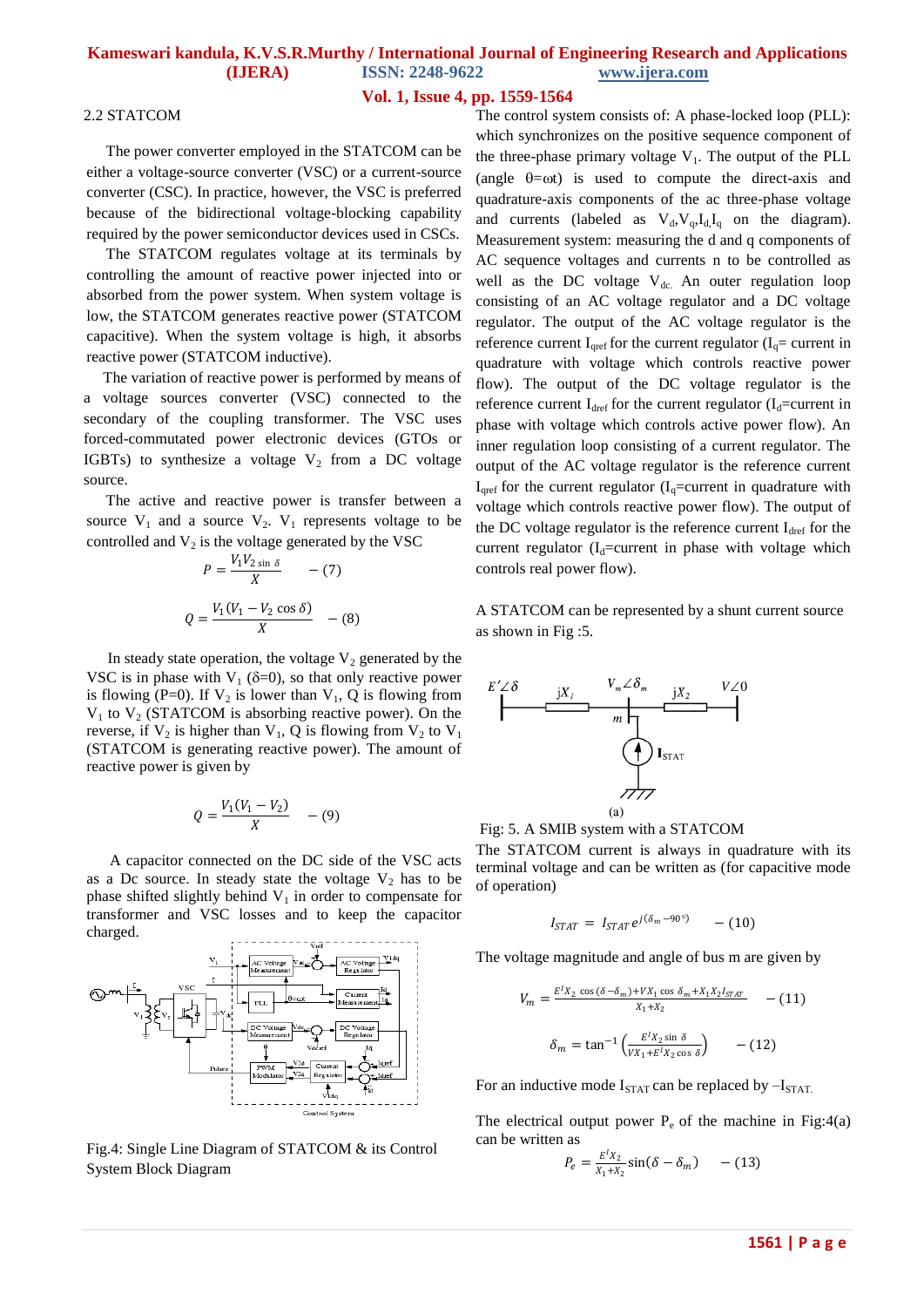**Vol. 1, Issue 4, pp. 1559-1564**

#### **3. Simulation Results**

 The control strategy of shunt FACTS devices is tested on both SVC and STATCOM placed in the SMIB system and 10-machine New England system. In all the cases, it is considered that the inductive rating of SVC is half of its capacitive rating. However, for STATCOM inductive and capacitive ratings are considered to be same.

 TABLE-1 CCT FOR VARIOUS RATINGS OF SVC AND STATCOM

| Results of SVC                  |         | <b>Results of STATCOM</b> |            |
|---------------------------------|---------|---------------------------|------------|
| $B_{\text{SVC}}^{max}$ $(p, u)$ | CCT(ms) | $I_{STAT}^{max}(p,u)$     | $CCT$ (ms) |
| 0.00                            | 67.7    | 0.00                      | 67.7       |
| 0.25                            | 96.9    | 0.25                      | 104.5      |
| 0.50                            | 119.2   | 0.50                      | 130.4      |
| 0.75                            | 137.9   | 0.75                      | 151.1      |
| 1.00                            | 154.5   | 1.0                       | 168.4      |

#### 3.1 Single Machine Infinite Bus System

The single line diagram of SMIB system shown in Fig: 1(a). A 3-phase fault on line L3 near bus m is considered and it is cleared by opening the line at both the ends. First the critical clearing time (CCT) of the fault is determined through equal area criterion for various ratings of shunt FACTS devices and results found are given in Table1. In determining the CCT, it is consider that the shunt FACTS devices are operating at full capacitive rating in early part of the post-fault period to maximize the decelerating area is used in counter balancing the accelerating area. Results of Table I indicate that the CCT of the fault without a shunt FACTS device is only 67.7ms and it is increases as the rating the device is increased. the reactive power associated with a SVC (STATCOM) can be represented by  $V_m^2 B_{SVC}$  $(V_m I_{STAT})$ . However, at a higher angle  $V_m$  decreases significantly and thus a STATCOM injects more reactive power (or transfer more accelerating power through the line) than that of SVC of similar rating. Hence STATCOM is capable of providing higher values of CCT than that of SVC.

 Fig:6(a) shows the swing curve of the machine for critically stable (t<sub>c</sub> (clearing time of fault) =119ms) and unstable ( $t_c$ =120ms) situations with a SVC of 0.5 pu. The variation of machine speed and SVC susceptance, for critically stable case is shown in Fig: 6(b). Unlike speed based control, the control strategy operates the SVC at its full capacitive rating beyond the zero speed to use the entire decelerating area. After wards, the control is switched to continuous type to improve the damping.



Fig.6. Results of SMIB system: (a) swing curves for critically stable and unstable situations; (b) variation of machine speed and SVC susceptance



Fig.7. Single line diagram of the New England System

#### 3.2. Multi-machine System

 The control strategy of shunt FACTS devices is then applied to the 10-machine New England System. The single line diagram of the system is shown in Fig.7. In this system considering two symmetrical faults in two locations.

 A 3-phase fault near bus 26 cleared by opening the line between buses 26 and 29 is considered. For this fault, machine-9 is found to be the most severely disturbed and is responsible to initiate the instability for an unstable situation. Shunt FACTS devices placed at bus 28 to improve the first swing stability of the system. The configuration of the system, for this fault case can be considered to be very similar to that of Fig:1 when the infinite bus is replaced by rest part of the system.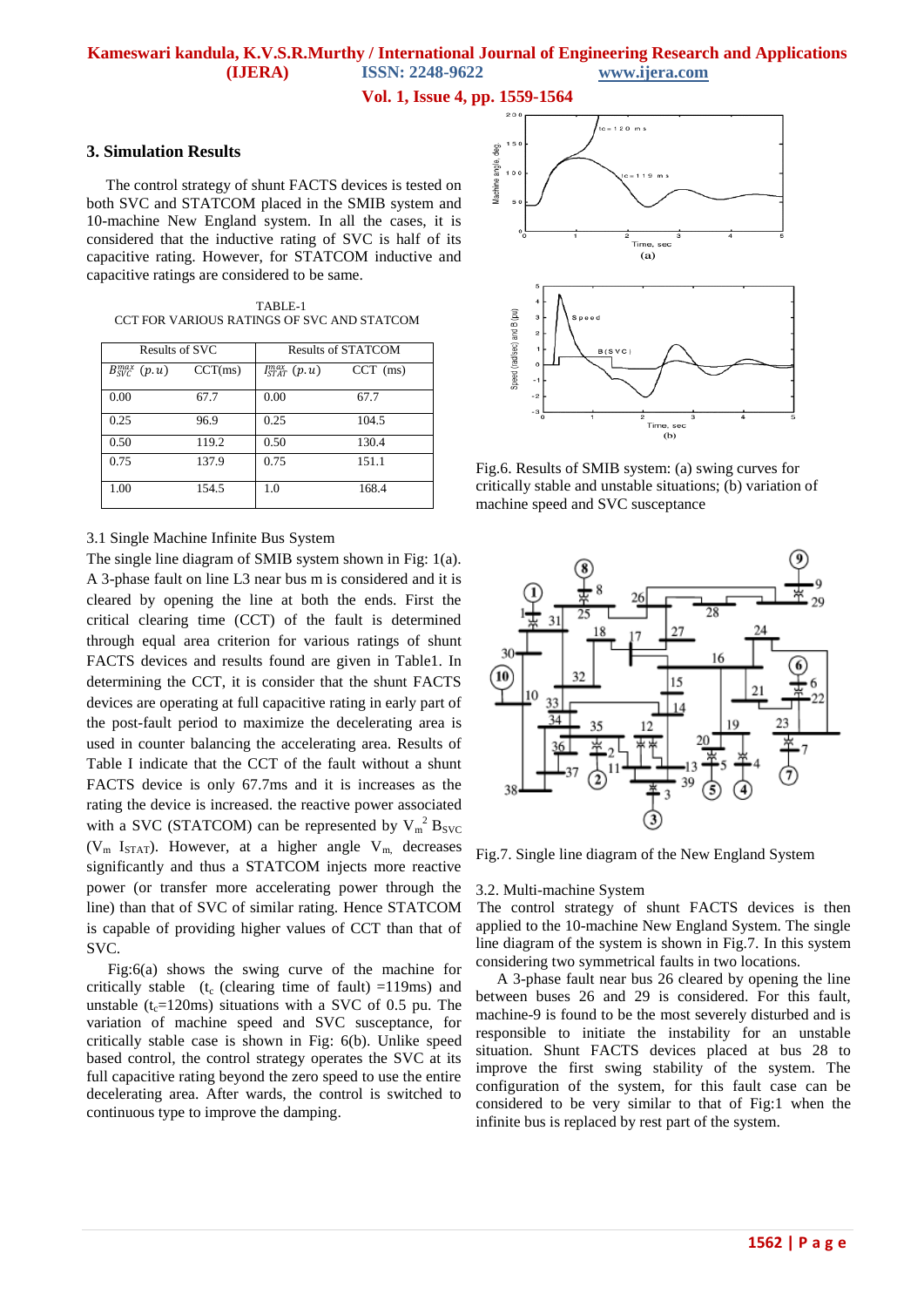**Vol. 1, Issue 4, pp. 1559-1564**



Fig:8 Swing curves of New England System without control



Fig:9 Swing curves of New England System with control

Fig:8 shows the swing curves of all the machines of the system for unstable situation and indicate that the machine 9 initially operates around the unequalibirium point for a long time ultimately the machine fails to remain in synchronism. Fig:9 shows the swing curves of all machines of the system for critically stable situation.

 Another 3 phase fault at bus 18 cleared by opening the line between buses 18 and 32 is also studied. The first swing stability limit or CCT of the fault, without ant shunt FACTS device, is found as 235-236ms. Fig:10 Shows the swing curves of all machines of the system for  $t_c=235$ ms. And it indicates that machine 5 has the largest swing followed by machines 9 and 2 and other machines.



Fig:10 Swing curves of all machines for a 3 phase fault at bus 18

 The first swing stability limit of the system with SVC placed at various locations and the results are summarized in Table II.

TABLE II IMPROVEMENT OF FIRST SWING STABILITY LIMIT FOR A FAULT AT BUS 18

| SVC at bus | CCT(ms) | Improvement of CCT(ms) |
|------------|---------|------------------------|
| 19         | 254-255 |                        |
| 28         | 258-259 | 23                     |
| 30         | 241-242 |                        |
| 38         | 242-243 |                        |

Result of Table II indicates that when the SVC is placed in the main power transfer path (buses 19 and 28) of the SDMs, it improves the first swing stability limit significantly. However, when the SVC is placed far away from the SDMs (buses 30 and 38), it may not improve the stability limit significantly.

#### **4. CONCLUSION**

 The control strategy of shunt FACTS devices is tested on a single machine infinite bus (SMIB) system. The same control strategy is also applied to symmetrical faults in 10 machine 39-bus system. Simulation results indicated that the critical clearing time (CCT) obtained with the control is significantly higher than CCT without control. It was also observed that STATCOM can provide higher stability limit than that of a SVC of similar rating. In the 10-machine 39 bus system, the improvement of CCT is found to be very prominent when shunt FACTS device placed in a main power transfer path of severely disturbed machine.

#### **REFERENCES**

- [1]. M. H. Haque, "Improvement of First Swing Stability Limit by Utilizing Full Benefit of Shunt FACTS Devices*", IEEE Trans. Power Syst., vol.19, p p.1894-1902, 2004.*
- [2]. M.T. Musavi, "Bounding the Short Term Phase Plots of Inter-Machine Swings for determining First Swing Stability" *IEEE Transactions on circuits and systems, vol cas-32, no.7, July, 1985*
- [3]. M.H.Haque, "Determination of first swing stability limit of multi-machine power systems through taylor series expansions".proceedings, vol 136, p t.c, no6, *November 1989.*
- [4]*. N.G.Hingorani and L. Gyugyi, Understanding FACTS: Concepts and Technology of Flexible ac Transmission Systems*

[5]. E. Z. Zhou, "Application of static var compensators" to increase power system damping*", IEEE Trans. Power Syst., vol.8, pp. 655-661, 1993.*

[6]. E. Lerch et al., "Advanced SVC control for damping power system oscillations," *IEEE Trans. Power Syst., vol.6, pp. 524-531, 1991.*